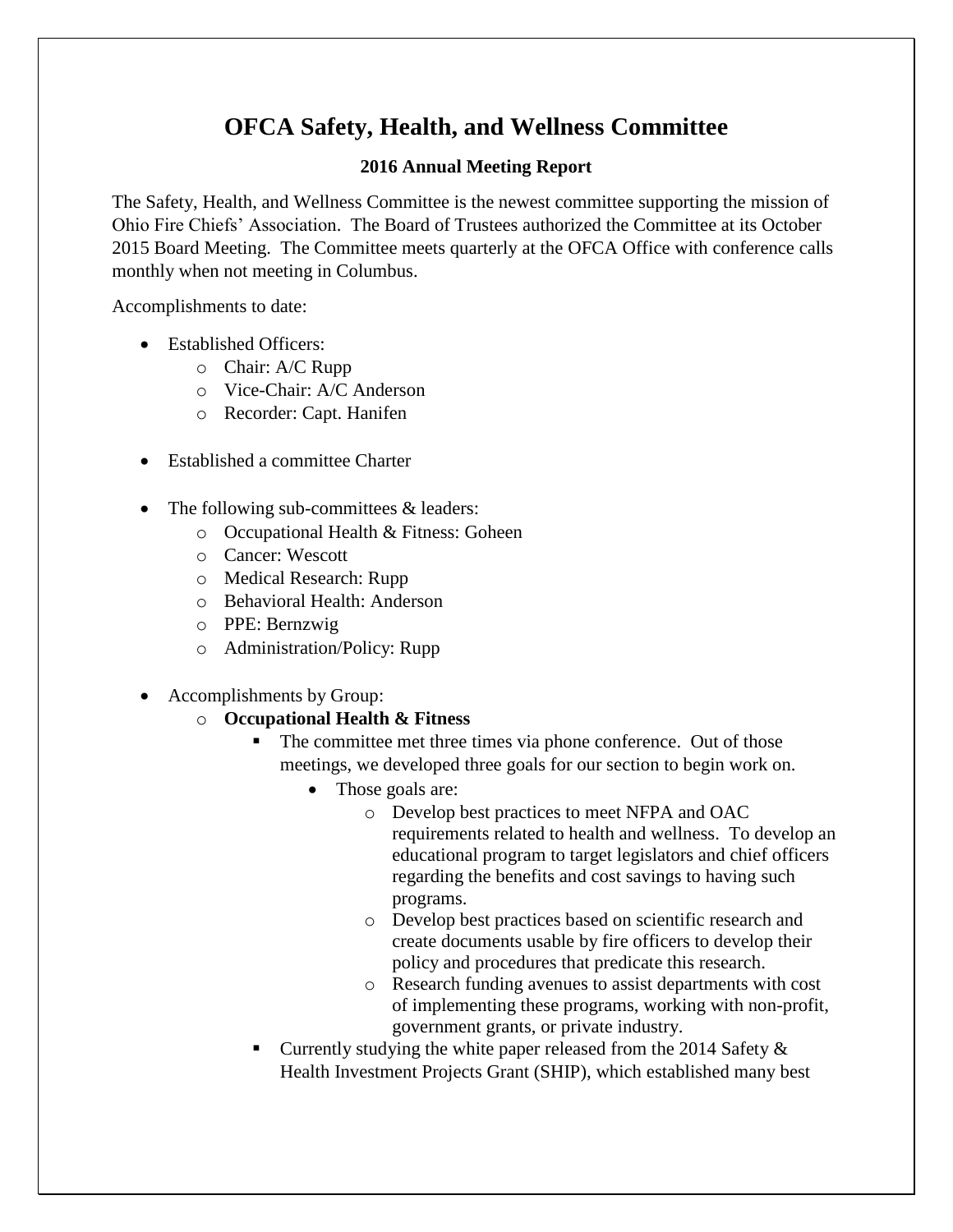practices guidelines. Will begin research on possible funding streams to assist department with implementation of those practices.

#### o **Cancer**

- Cancer in the fire service continues to be the leading cause of death for firefighters. In Ohio, attempts to curve the impact it has on our personnel are taking a multi-point campaign.
- Awareness and prevention are the hallmark to stopping this disease's grown affects and this is being done in several ways.
- Currently, the FCSN's awareness and prevention program (or similar version) is being used in recruit training at nearly all metropolitan fire departments.
- The Ohio Fire Academy continues to have cancer awareness as a piece of their direct delivery and in-house programs; further bridging the gap for awareness.
- We still await the highly anticipated *FCSN Best Practices and Procedures* white paper set for delivery in the coming months. However, a similar version out of the state of Washington is available and being pushed out as requested in Ohio.
- **Lastly, the presumptive law for cancer and firefighters (SB27) was passed** by the Senate insurance sub-committee and passed in the Senate. It is now held up during summer recess in the House, with anticipation for a hearing this fall.

#### o **Medical Research**

- The Medical Research Group is intended to monitor current research projects.
- **Projects that identify the increasing medical risks and hazards to the** profession with a particular interest in cancer and cardiovascular issues.
- The intent is to ensure that the latest information is made available to Ohio's fire service and aid in its delivery.
- Two projects of particular interest are:
	- Cardiovascular & Chemical Exposure Risks in Modern Firefighting be conducting by IFSI Research; UL FSRI; NIOSH;
	- UIC and the NIOSH-ERC Grant #T42/OH008432-10 to the University of Cincinnati (UC). The purpose of this study is to evaluate the microflora of the mouth (called 'oral microbiome') from firefighters. To study whether the oral microflora is altered because of exposure to the chemicals, heat, and stress in the firefighting operations.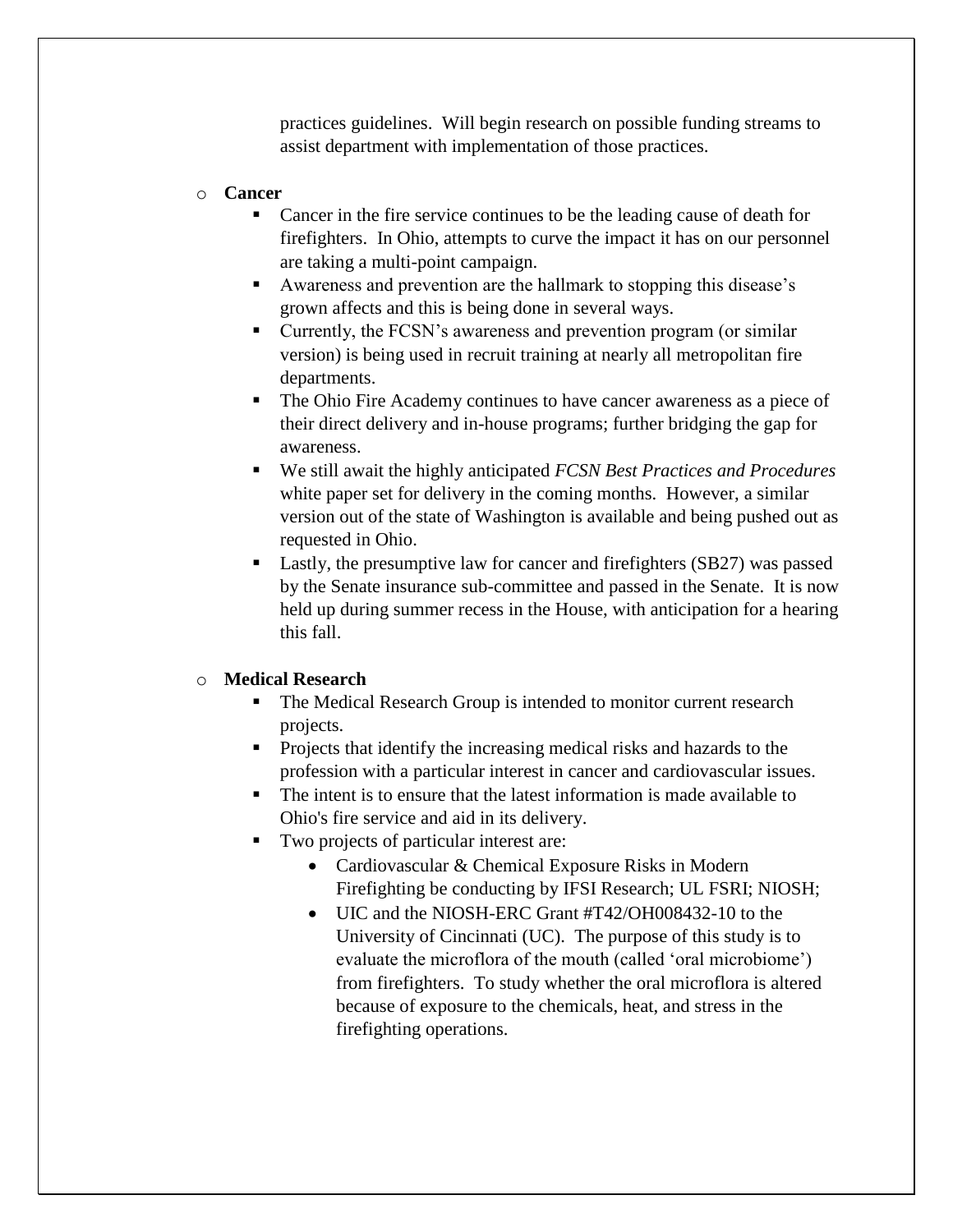#### o **Behavioral Health**

- Very active since inception in early 2016.
- Sub-Committee consists of Assistant Chief Will Anderson (Euclid), Assistant Chief Mike Caudill (Dayton), and Captain Darian Edwards (Colerain Twp.).
- Working together, these men have focused their efforts on three areas:
	- To create a plan to identify and minimize knowledge gaps relating to firefighter behavioral health;
	- To understand the true nature of the firefighter behavioral health problem in Ohio;
	- To provide resources to chiefs so they can effectively deal with these sensitive issues.
- To date, projects include:
	- Data collection and the creation of two surveys. One was designed for fire chiefs and the other for firefighters. As a result, 134 chiefs and 529 firefighters from Ohio participated. Thanks must go to Jim Carney of the OAPFF for his strong support of the survey.
		- o Survey will be sent to OSFA members once their website has been updated
	- These surveys provided valuable information on the conditions, actions, and needs of the respondents.
		- o Of the 134 chiefs who participated in the survey, 60 requested (and received) information about behavioral health resources.
	- Please see the end of this report for a summary of both OFCA and OAPFF surveys.

#### o **PPE**

- The PPE Sub-Committee is currently monitoring the NFPA review of 1500 and 1582.
- The PPE work group leader (B/C David Bernzweig) is the Task Group Chair for NFPA 1500.
- Based on some committee discussion, Chief Bernzweig was going to follow-up on some wording change.
- One of the PPE work group goals is to collect a verity of policies and best practices, making them available to members.

### o **Administration/Policy**

- Make an online resource library available to members.
- Met with Ohio BWC.
	- Key points from meeting include:
		- o Collaboration between groups is most important
		- o Training videos discussing common injuries and prevention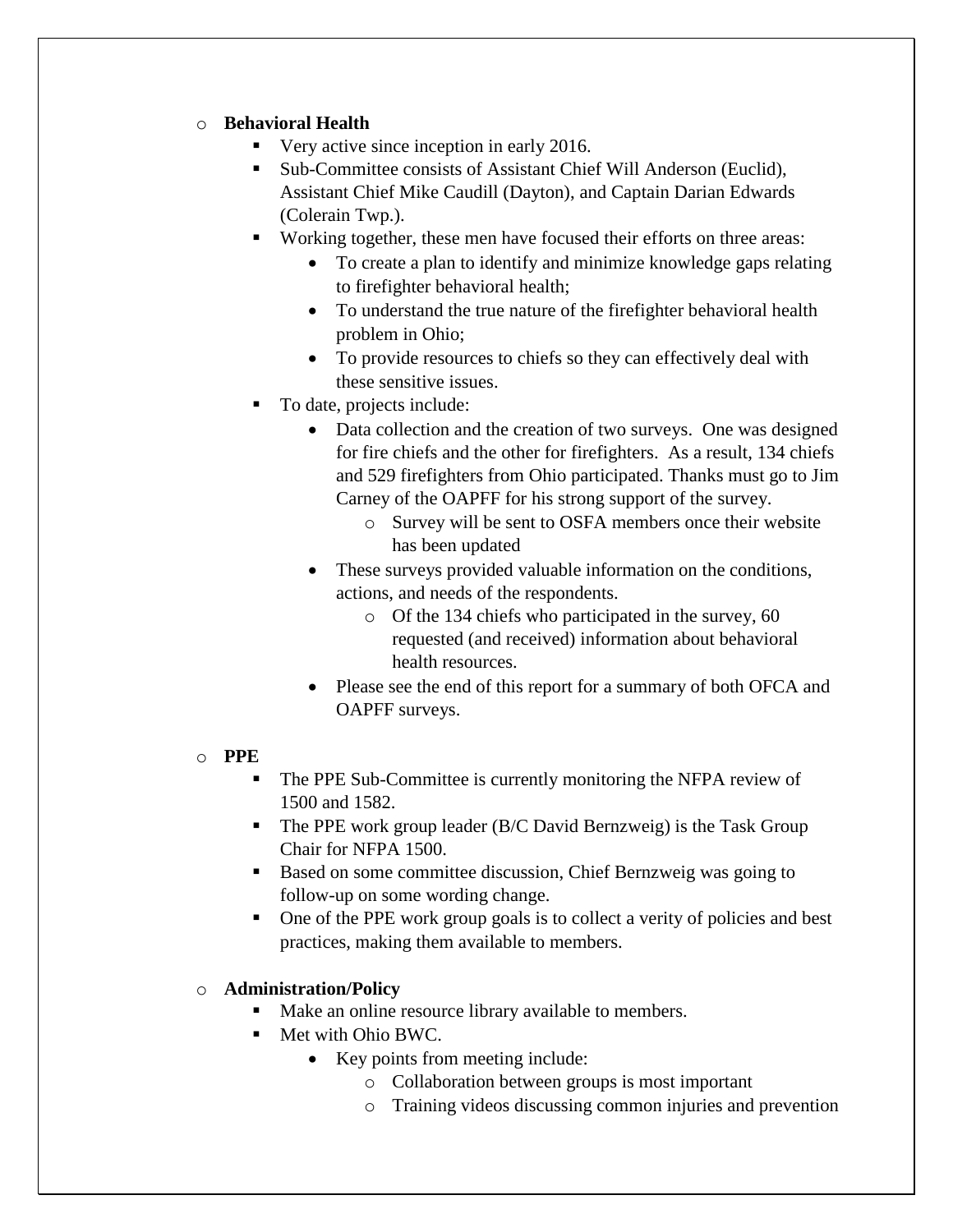- o Focus on EMS duty injuries
- o Discussed and received BWC perspective on SB 27 Presumptive Cancer.
- o Currently working to establish additional meetings.
- Additional Accomplishments:
	- Two committee members attended the NFA Safety Program Operations
	- Two committee members will be attending the NFFF's Fire Service Technology Summit in late July

# **Safety, Health, & Wellness Committee:**

| Jack Rupp              | jrupp@plaintownship.org         |
|------------------------|---------------------------------|
| Will Anderson          | wanderson@cityofeuclid.com      |
| Michael Caudill        | Michael.Caudill@daytonohio.gov  |
| Darian Edwards         | dedwards@colerain.org           |
| David Bernzweig        | dbernzweig@columbus.gov         |
| John Eisel             | John.Eisel@violet.oh.us         |
| <b>Mark Resanovich</b> | <u>resanovichmark@gmail.com</u> |
| Nicholas Overman       | nicholas.overman@daytonohio.gov |
| Randall Hanifen        | <u>randall@hanifen.org</u>      |
| Richard Mascarella     | mascarellar@monroeohio.org      |
| <b>Steve Goheen</b>    | Steve.Goheen@com.state.oh.us    |
| <b>Steve Westcott</b>  | swestcott@fcsn.net              |
| Justin Joy             | jjoy@greentownfire.com          |
| Joseph Kitchen         | bathfirehouse@earthlinknet      |
| William Jetter         | wjett@monroetwp-oh.gov          |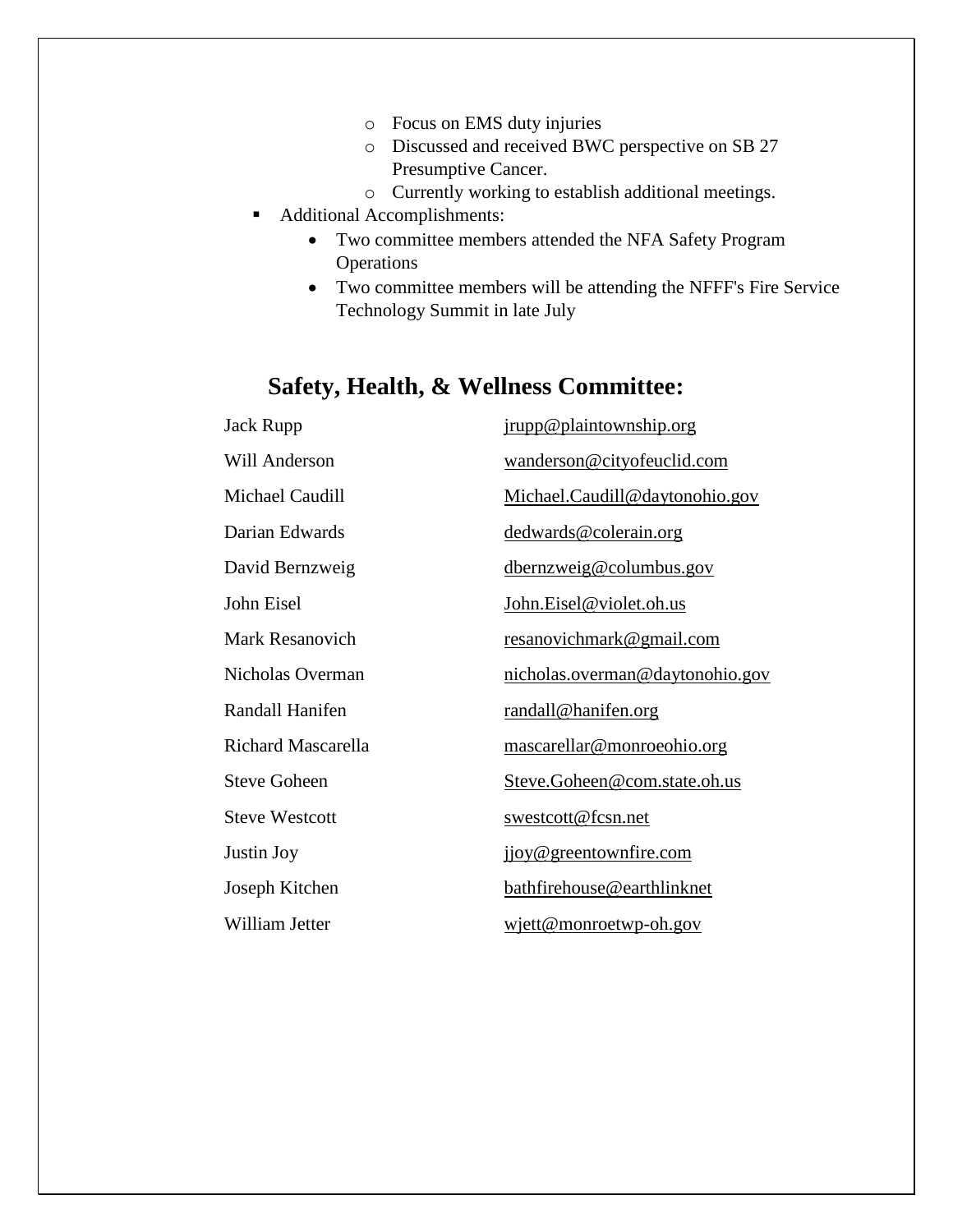

# **OFCA Safety, Health, & Wellness Committee**

## **Behavioral Health Sub-Committee Survey Results: By the Numbers**

## **March-May 2016**

- I. **OFCA** member survey results (134 total respondents)
	- A. **61.9%** Percentage of 134 respondents who feel they don't have the knowledge or resources to effectively handle a behavioral health issue within their department
	- B. **71.2%** Percentage of 132 respondents who have experienced a behavioral health issue within their department
	- C. Top 5 behavioral health issues encountered by 95 respondents:
		- a. **62.1%** have experienced personnel with depression
		- b. **56.8%** have experienced personnel with substance abuse
		- c. **48.4%** have experienced personnel with anxiety
		- d. **34.7%** have experienced a physical altercation between firefighters
		- e. **21.1%** have experienced cases of domestic violence/assault
	- D. **22** Number of firefighter suicides encountered by 95 respondents
	- E. **77.1%** of 131 respondents have utilized a critical incident stress management team

#### F. Respondents (130 total) by OFCA District:

- a. **41** Northwest
- b. **37** Northeast
- c. **16** North Central
- d. **16** South Central
- e. **15** Southwest
- f. **5** Southeast